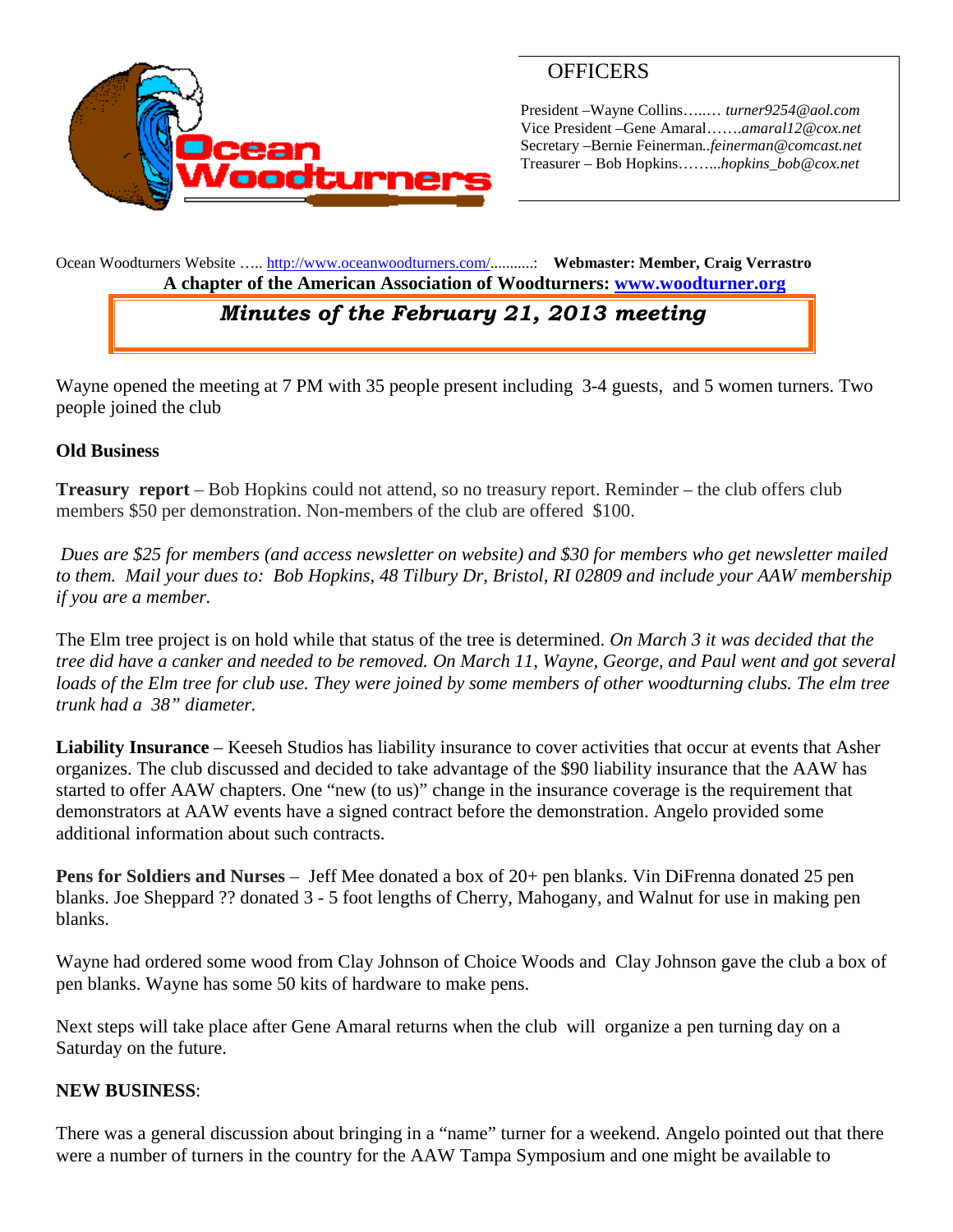demonstrate. It was decided that the club members would check the Internet and their contacts to see who might be available and bring in some suggestions to the March meeting.

Donald Hart of Hart Woodcrafts spoke to the club about the full line of pen kits and accessories that his company has available. His business is at 156 Avery Hill Rd, Ledyard, CT 06339, **Phone:**(860) 964-0075, and website is <http://www.hartwoodcrafts.com/>

Rich Lemieux is having a session of ill health so let's send him our wishes for a speedy recovery.





Earl Randal showed a butterfly bowl made from the trunk of a Dogwood tree that the winter snows decided did not belong in his back yard, and a segmented bowl of Cherry and Maple.



Earl Randall also showed a Cherry natural edge bowl



Ken Guarneri showed a display of his assorted pens



Joe Doran showed one of several dozen trapper baskets he has been making over the years. This one is about 2' tall, about 8"x12" cross section and is made out of rattan.



Craig Verrastro showed a segmented bowl of Oak and Padauk with a Salad Bowl finish and a segmented lamp primarily of Cherry, with 3 rings outlined in Mahogany, and a Padauk base, also with a Salad Bowl finish.